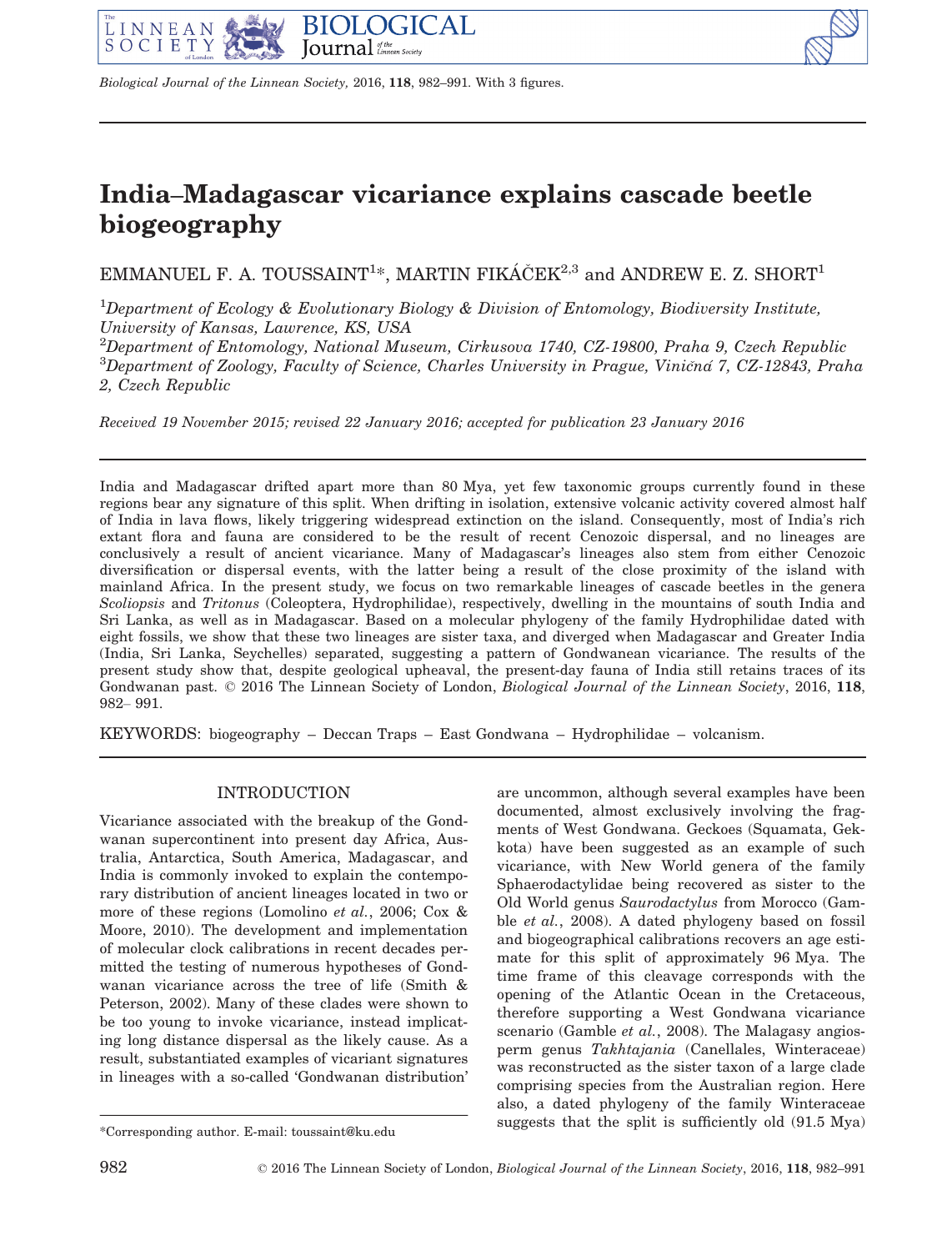to represent the signature of a Gondwanan vicariance (Thomas et al., 2014). Among the plant taxa potentially supporting a Gondwana vicariance, the genus Lomatia (Proteales, Proteaceae) and the family Corsiaceae (Liliales) were suggested as examples of Australia–South America vicariance with somewhat congruent dating (49 and 53 Mya, respectively) (Mennes et al., 2015; Milner et al., 2015). In insects, stag beetles (Coleoptera, Lucanidae) have been introduced as likely candidates for repeated ancient Gondwana vicariance (Kim & Farrell, 2015). A robust dated phylogeny highlights several Gondwanan relationships in the family that present divergence times consistent with a vicariant scenario. This is the case for the charismatic subfamily Lampriminae (Australia–South America, 38 Mya), the tribe Chiasognathini (Australia–South America, 47 Mya), and the genus Colophon (South Africa–austral Gondwana, 87 Mya). These studies stand among a select few that have provided substantial evidence of Gondwanan vicariance through the identification of exclusive sister relationships, reconstruction of well-resolved phylogenetic relationships, inference of rigorous molecular dating, and support for synchronous time frames between continental drifting and lineage diversification.

Compelling examples of vicariance for taxa distributed on the East Gondwana fragments of Madagascar and the India/Seychelles block (Greater India) are much rarer. These fragments began rifting from each other approximately 100 Mya and became fully separated by 88 Mya (Storey et al., 1995; Gibbons, Whittaker & Müller, 2013). Although sister relationships among clades that occur in India and Madagascar have been suggested previously, attempts to attribute this pattern to ancient vicariance have been unsuccessful because most of these lineages have a relatively young Cenozoic origin (Yoder & Nowak, 2006; Datta-Roy & Karanth, 2009; Warren et al., 2010). Several amphibians occurring on the India/Seychelles block are sufficiently old to invoke such a pattern, although these clades also occur in Eurasia, and an incomplete sampling of these taxa has prevented any conclusive testing of this hypothesis (Datta-Roy & Karanth, 2009; Warren et al., 2010; Pyron, 2014).

The water scavenger beetles (Coleoptera, Hydrophilidae) comprise a cosmopolitan group of aquatic beetles with almost 3000 species. Members of the family occupy a diverse range of freshwater aquatic habitats, although terrestriality has evolved numerous times within the lineage (Bloom, Fikáček & Short, 2014). The hydrophilid genera Scoliopsis (one species) and Tritonus (seven species) are restricted to southern India/Sri Lanka and Madagascar, respectively (Spangler, Steiner & , 2005; Short, 2008). Both genera are extremely specialized, dwelling exclusively on the seeps and water films of rocky surfaces at the edge of cascades and waterfalls (Fig. 1). Tritonus and Scoliopsis species exhibit a highly compressed body form typical of other largerbodied aquatic beetle lineages that are cascade specialists. No other closely-related taxa are known to exist. The phylogenetic relationships of these two genera were inferred using a multilocus dataset (Bloom et al., 2014) and their divergence time was estimated using eight fossil calibrations across the family Hydrophilidae.

# MATERIAL AND METHODS

We retrieved molecular alignments of the family Hydrophilidae (Coleoptera, Hydrophiloidea) from Short & Fikáček (2013) for six gene fragments (see Supporting information, Table S1): mitochondrial cytochrome c oxidase subunit 1, cytochrome c oxidase subunit 2, and ribosomal 16S, as well as nuclear arginine kinase (ARK), ribosomal 18S, and ribosomal 28S. The concatenated matrix comprised 5945 aligned nucleotide sites. We sequenced and added two species of the Malagasy genus Tritonus (Hydrophilidae, Laccobiini) to this matrix for a total of 259 taxa (Table 1). The DNA extraction was performed with a DNeasy kit (Qiagen) using whole specimens. The polymerase chain reaction protocols were the same as those reported by Short & Fikacek (2013). The sequences were edited and aligned in GENEIOUS, version 8 (Biomatters, [http://www.](http://www.geneious.com) [geneious.com](http://www.geneious.com)) using MUSCLE (Edgar, 2004). The reading frames of protein-coding genes were checked under MESQUITE, version 3.0.3 [\(http://](http://www.mesquiteproject.org) [www.mesquiteproject.org\)](http://www.mesquiteproject.org) and the concatenation of the different gene fragment alignments was conducted using the same software. The sequence data are archived on GenBank under the accession numbers KU711848–KU711853.

The phylogenetic relationships were reconstructed using Bayesian inference in MrBayes, version 3.2.5 (Ronquist et al., 2012) and using maximum likelihood in IQ-TREE (Nguyen et al., 2015). We searched the optimal partitioning scheme and best-fit models of substitution for each partition using PARTITION-FINDER, version 1.1.1 (Lanfear et al., 2012). Partitions were specified a priori based on gene fragment boundaries and codon positions of protein-coding gene fragments for a total of 12 partitions. The theoretical scores used to select proper models of substitution for each subset were calculated using the corrected Akaike information criterion (AICc). We used the *greedy* algorithm and the *mrbayes* set of models to perform the partitioning analysis. The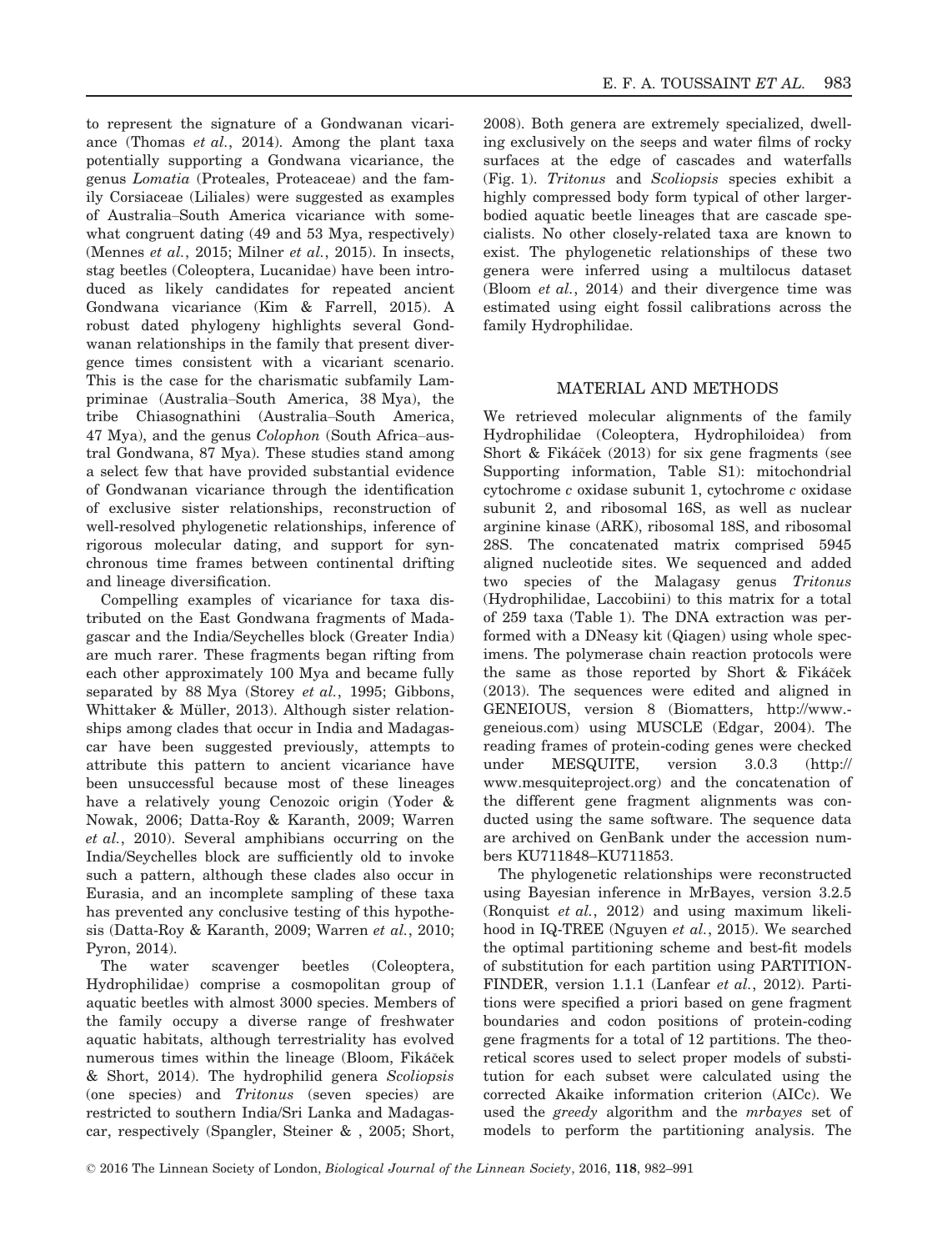

Figure 1. Habitat and morphology of the cascade beetle genera Scoliopsis and Tritonus. A, B, waterfall ecosystems in Sri Lanka (Hunas Falls, Knuckles mountain ranges) and Madagascar (Riandahry Falls, Andringitra national park), respectively, where Scoliopsis and Tritonus can be observed in associated seepage habitats. C, habitus of the Scoliopsis species used in the present study. D, E, habitus of one of the *Tritonus* species used in the present study in dorsal and lateral views. Beetle images not to scale. Picture credits: Aldan Jones (A); Francois Bouchet (B); Andrew Short (C, D, E).

Table 1. Fossil information used to calibrate the phylogeny of the family Hydrophilidae

| Name                         | Age $(Mya)$   | Placement                | Offset | Mean  |
|------------------------------|---------------|--------------------------|--------|-------|
| Crenitulus paleodominicus†   | $15 - 20$     | Stem Crenitulus*         | 13.13  | 73.70 |
| Baissalarva hydrobioides†    | $135 - 146$   | Stem Hydrobiusini        | 134.00 | 40.93 |
| $Cercvon$ sp. <sup>†</sup>   | 44            | Stem Megastenini         | 42.33  | 65.79 |
| Helophorus paleosibiricus†   | $135 - 146$   | Stem Helophorus          | 134.00 | 40.93 |
| Helochares sp. <sup>†</sup>  | 44            | Stem Helochares+Helobata | 42.33  | 65.79 |
| Hydrobius titan <sup>†</sup> | $33.9 - 37.2$ | Stem Sperchopsis         | 32.16  | 68.55 |
| Limnoxenus olenust           | 22.5          | Stem Limnoxenus          | 20.69  | 71.64 |
| Protochares brevipalpist     | $145 - 161$   | Stem Hydrophilidae       | 144.00 | 38.21 |

<sup>†</sup>refers to extinct fossil taxa. Crenitulus\*, refers to the clade comprising Anacaena solstitialis MSC1815, Anacaena suturalis MSC1816, Anacaena hirsuta SLE0369, and Anacaena sp SLE0346 (see Supporting information, Figures S1, S2). The Offset and Mean columns indicate the values for each parameter used in BEAUti for the dating analysis based on exponential distribution fossil priors.

MrBayes analyses consisted of two runs of eight Markov chain Monte Carlo simulations, each running for 50 million generations with tree sampling every 5000th generation to obtain 10 000 posterior trees. The convergence of the runs was checked in TRACER, version 1.6 ([http://tree.bio.ed.ac.uk/soft](http://tree.bio.ed.ac.uk/software/tracer/)[ware/tracer\)](http://tree.bio.ed.ac.uk/software/tracer/). Parameters for which effective sample sizes (ESS) were equal or > 200 were acknowledged as sufficiently sampled. The convergence of the runs was also assessed by checking the mean SD of split frequencies as recovered from the.*mcmc* file and by ensuring that all parameters have a potential scale reduction factor value close to 1.000 using the sump command in MrBayes. All trees that predated the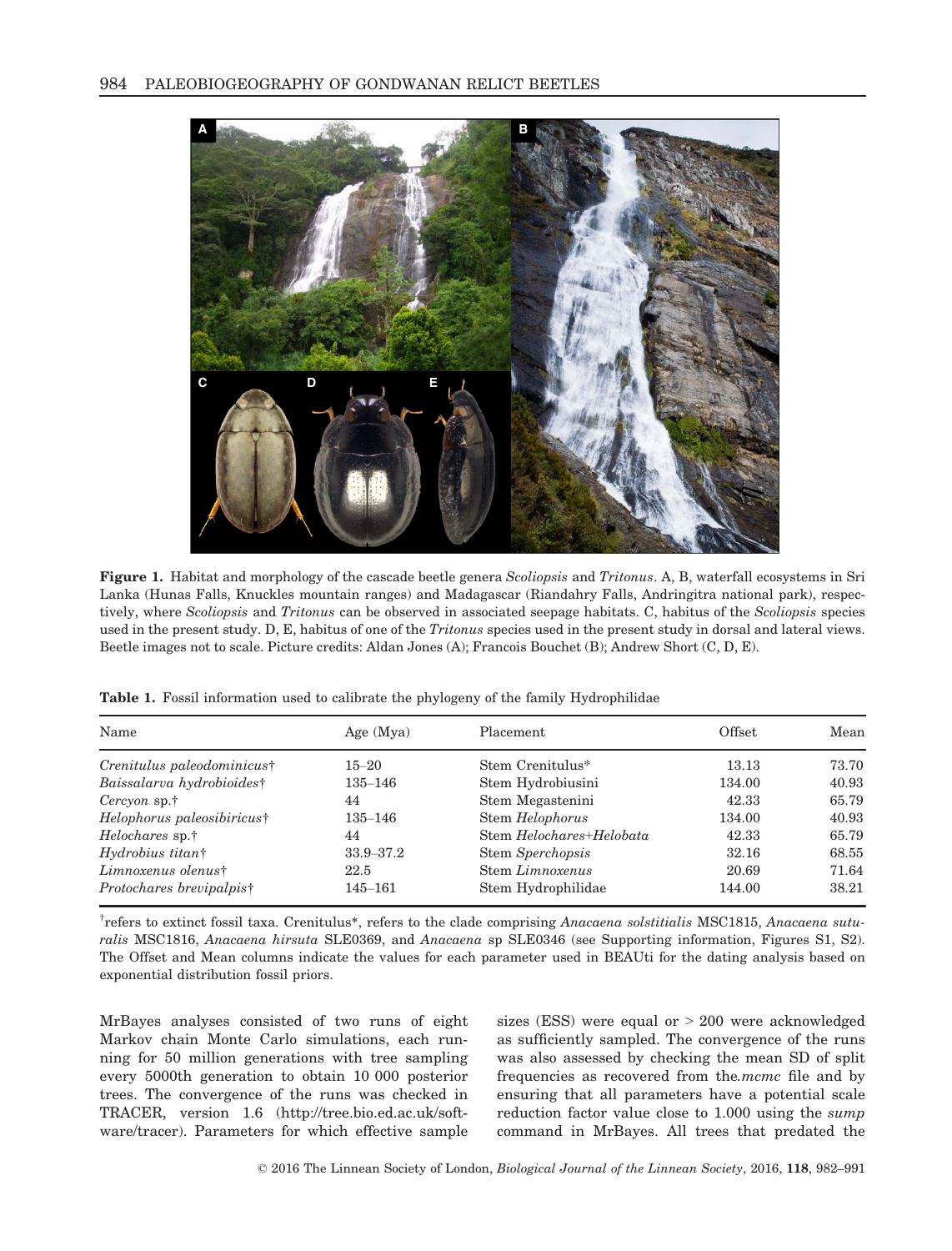convergence of both runs were removed before assembling a 50% majority rule consensus tree using the command sumt in MrBayes. The IQ-TREE analyses were conducted via the webserver ([http://iqtree.](http://iqtree.cibiv.univie.ac.at/) [cibiv.univie.ac.at](http://iqtree.cibiv.univie.ac.at/)) with the same partitioning scheme as that used for the MrBayes analyses but with the optimal substitution model for each partition being searched using the Auto function based on the AICc. We performed 1000 ultrafast bootstrap replicates (Minh, Nguyen & von Haeseler, 2013) to investigate nodal support across the topology.

We inferred divergence times using BEAST, version 1.8.2 (Drummond et al., 2012). We used the topology recovered in MrBayes as a fix input by modifying manually the.xml file and unchecking all Tree operators in BEAUti, version 1.8.2 (Drummond et al., 2012). The dataset was partitioned by gene fragments as six partitions and the substitution model for each partition was selected in PARTI-TIONFINDER, version 1.1.1 (Lanfear et al., 2012) with the beast set of models. The clock models were linked for the mitochondrial genes (mtDNA) and unlinked for the nuclear genes. The molecular clock test was performed in MEGA6 (Tamura et al., 2013) by comparing the maximum likelihood value of the MrBayes topology with and without the molecular clock constraints under the Tamura-Nei–model. Based on the results of this test (see Results), we used a Bayesian relaxed clock approach as implemented in BEAST, version 1.8.2. We assigned a *log*normal relaxed clock with uncorrelated rates to each clock model (18S, 28S, ARK and mtDNA). The Tree Model was set to Speciation: Birth-Death Process. The ucld.mean prior of each clock model was set to an uninformative interval (0.0001–1.0) with a uniform prior distribution. The analysis consisted of 50 million generations with a tree and parameter sampling every 5000 cycles. The convergence of the run and sufficient sampling of each parameter was checked in TRACER, version 1.6 ([http://](http://tree.bio.ed.ac.uk/software/tracer/) [tree.bio.ed.ac.uk/software/tracer](http://tree.bio.ed.ac.uk/software/tracer/)). For the MrBayes analyses,  $ESS \geq 200$  were considered as good indicators of convergence.

To calibrate the topology, we used multiple fossil calibrations as carefully chosen and detailed in Bloom et al. (2014) and summarized in Table 1. Because these fossils have not been assigned to extent clades, we placed these at the stem in a conservative manner. Fossil information was enforced using uniform prior distribution running from the minimum age estimate of each fossil to 285 Mya, which is the age estimate for beetles (Hunt *et al.*, 2007). We also used exponential priors to cross-validate our age estimates and reduce the potential impact of a loose maximum prior at the root. The 95% confidence interval ranged from the age of the E. F. A. TOUSSAINT ET AL. 985

fossil to 285 Mya. The parameters (Offset and Mean) used in these analyses are summarized in Table 1 for each fossil.

## RESULTS

The results of our phylogenetic inference and dating conducted on a concatenated matrix of six gene fragments (see Supporting information, Table S1) are shown in Figure 2. The results of the model selection analyses are presented in the Supporting information (Table S2). The MrBayes and IQ-TREE analyses recover a very well-resolved topology with robust nodal support for most nodes (see Supporting information, Figs S1, S2). The two topologies are highly congruent with only a few unsupported inconsistencies in some derived parts of the tree (see Supporting information, Figs S1, S2). All tribes within the subfamily Hydrophilinae are recovered as monophyletic with strong support (Fig. 2). Amphiopini is recovered as sister to all other tribes of the subfamily. Berosini is found as sister to Hydrophilini  $+$  Hydrobiusini on the one hand and Laccobini on the other. Within the tribe Laccobini, we infer two major clades corresponding to the Laccobius species group and the Paracymus species group. Within the latter, Tritonus is recovered monophyletic and as sister to Scoliopsis with strong support. The sister group relationship is also supported by several adult morphological characters (e.g. the lack of hydrofuge hairs covering abdominal ventrites 3–5, very large body size, dorsoventrally compressed body form).

The null hypothesis of equal evolutionary rate throughout the tree was rejected at a significance level of 0.05. The median ages derived from our dating analyses based on eight fossil calibrations (Table 1) are presented in Figure 2 along with the 95% height posterior distributions (HPD). The use of an exponential or uniform prior distribution to model the fossil information only had a slight impact on the divergence time estimates (Table 2). The analyses conducted with uniform prior distributions delivered slightly older ages than those using exponential prior distributions. These differences are shallow for the Tritonus––Scoliopsis split recovered at 91.56 Mya  $(95\% \text{ HPD} = 63.7 \text{--} 126.82 \text{ Mya})$  and 83.95 Ma  $(95\% \text{--} 126.82 \text{ Mya})$  $HPD = 61.04–111.50$  Mya), respectively, for the uniform and the exponential prior distributions.

# DISCUSSION

According to our Bayesian inference and maximum likelihood phylogenetic reconstructions, the Malagasy genus Tritonus is recovered as sister to the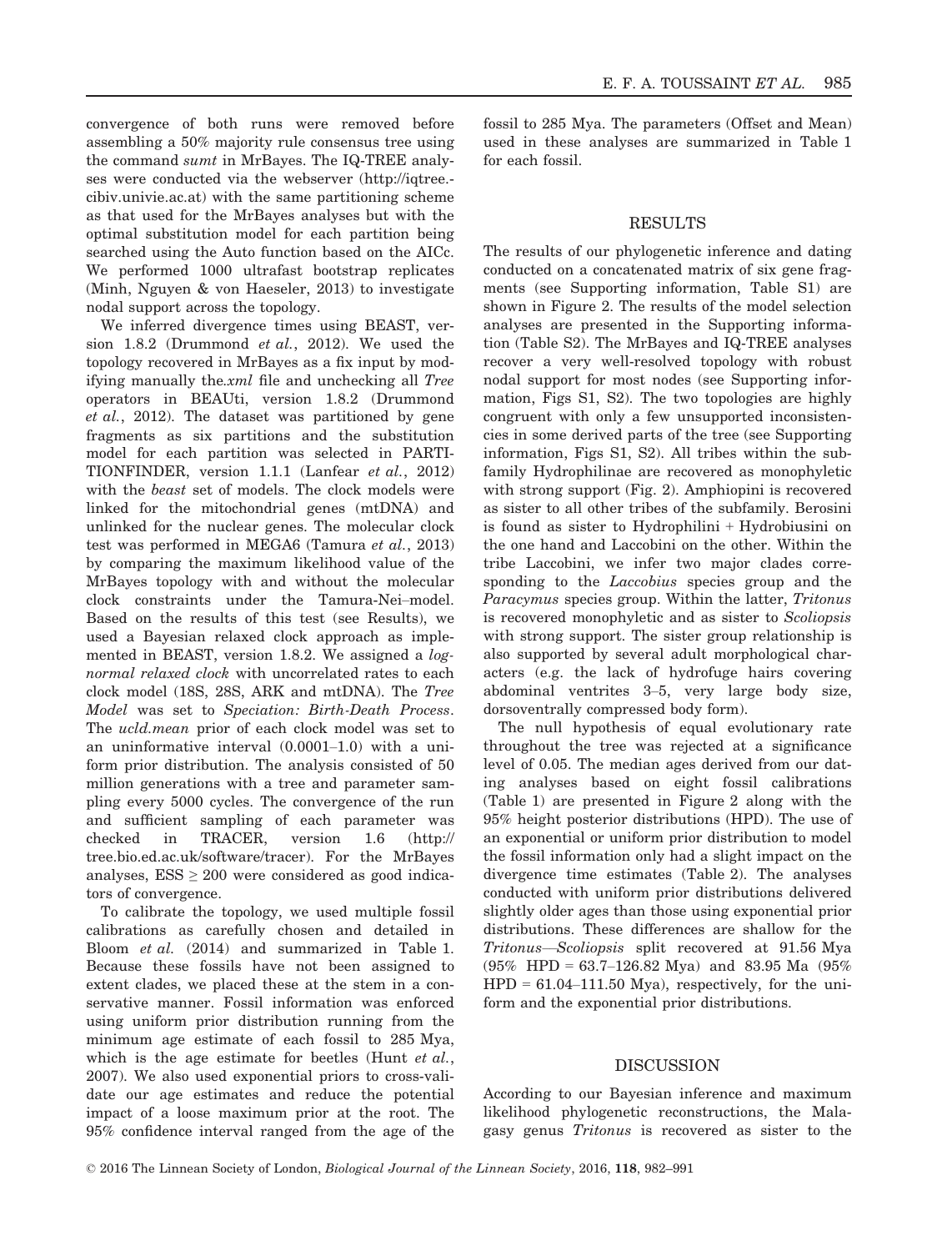

Figure 2. Evolution of Scoliopsis and Tritonus cascade beetles in a paleogeological framework. Time-calibrated phylogeny of the Hydrophilidae in the context of the break-up of East Gondwana, pruned to show only the subfamily Hydrophilinae. Bars at nodes indicate 95% confidence intervals of estimated ages. Closed circles at nodes indicate a posterior probability (PP)  $\geq$  0.95; open circles PP  $\geq$  0.90, and open squares PP < 0.90 from the MrBayes analysis. Asterisks indicate a bootstrap support  $\geq 80$  from the IQ-TREE analysis. A hatched bar indicates the period during which India and Madagascar were rifting. Map panels modified from Gibbons et al. (2013); A,  $\sim$  110 Ma India and Madagascar were still in contact; B,  $\sim$  90 Ma Madagascar already separated from India but remained on the same plate; C,  $\sim$  70 Ma India and Madagascar were fully separated and on different plates.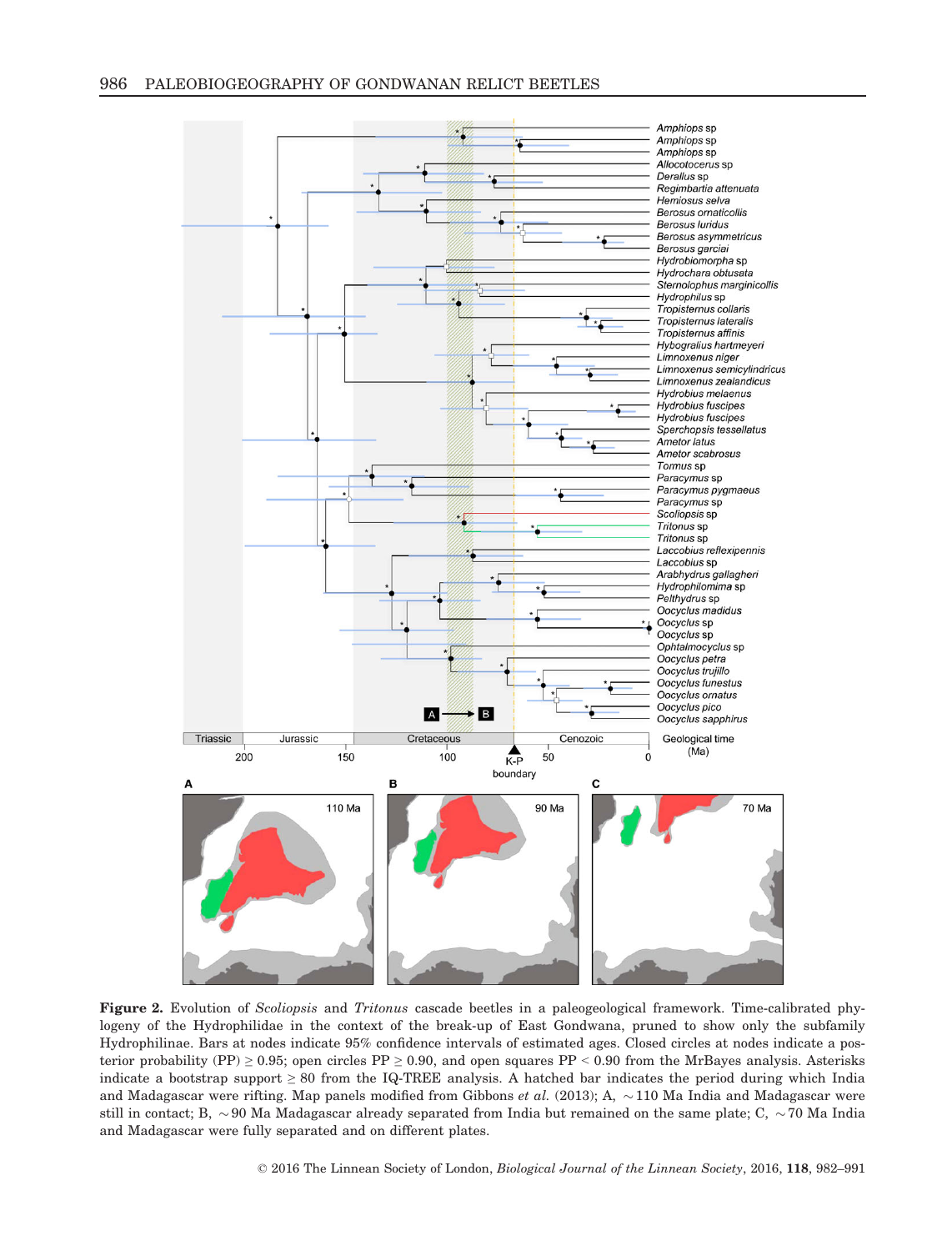| Clade                      | Median ages with uniform priors | Median ages with exponential priors |
|----------------------------|---------------------------------|-------------------------------------|
| Acidocerinae               | 147.41 (119.27-187.17)          | $131.33(112.34 - 155.34)$           |
| Amphiopini                 | $92.19(61.65 - 134.08)$         | 85.75 (57.74-117.67)                |
| Berosini                   | 133.60 (104.45–171.62)          | $118.50(95.53 - 140.79)$            |
| Chaetarthriinae            | 174.22 (143.67-215.98)          | 155.63 (135.40-183.39)              |
| Enochrinae                 | 140.76 (108.57-178.38)          | $139.30(105.01-155.06)$             |
| Hydrobiusini               | $87.60(68.45 - 114.14)$         | 74.27 (57.37-94.51)                 |
| Hydrophilidae              | 196.46 (165.36–243.73)          | 176.43 (173.23-228.11)              |
| Hydrophilinae              | 183.61 (155.88-228.92)          | 165.71 (148.00-189.85)              |
| Hydrophilini               | 110.31 (86.42-143.32)           | 99.49 (74.48-121.53)                |
| Laccobiini                 | 159.80 (136.42-199.89)          | 144.69 (131.98-166.11)              |
| Megasternini               | $97.46(79.79-125.61)$           | 86.94 (72.73-102.41)                |
| Root                       | 240.29 (198.97-296.04)          | 217.06 (178.96-264.88)              |
| Rygmodinae                 | 111.37 (84.97-150.05)           | 97.88 (77.63-122.78)                |
| Sphaeridiinae              | 158.24 (129.87–196.01)          | 141.43 (121.25-162.90)              |
| <i>Tritonus+Scoliopsis</i> | $91.56(63.7-126.82)$            | 83.95 (61.04-111.50)                |

Table 2. Divergence time estimates of major lineages among the family Hydrophilidae

The median ages are given in million years followed by the 95% height posterior distribution.

monotypic south Indian–Sri Lanka genus Scoliopsis with strong support (Fig. 2); this close relationship has also been suggested based on adult morphology (Hansen, 1991). The two genera are on a long stem with no close relatives, and resolved as sister to a clade with a cosmopolitan distribution. Our Bayesian relaxed clock analyses using uniform or exponential prior distributions generally agree with the age estimates of Bloom et al. (2014). We recover a split between both genera in the late Cretaceous coinciding with the breakup of East Gondwana.

Our results support the hypothesis suggesting that the biogeography of this clade is the result of India– Madagascar vicariance. The common ancestor of the Tritonus + Scoliopsis likely occurred on both Greater India and Madagascar. The rifting of East Gondwana created a barrier to gene flow between the two landmasses, leading to the vicariant pattern observed today as a result of Scoliopsis surviving on the drifting Indian block.

As India drifted northwards, the Deccan Traps erupted at the end of the Cretaceous, and covered large parts of emerged India in thick lava flows (Courtillot et al., 1986; Chenet et al., 2008). This unprecedented volcanism is considered to have triggered mass extinctions on the drifting island (Schoene et al., 2015), although refugia might have existed (Joshi & Karanth, 2013). Post-eruption fossil deposits in western India have shown little evidence of an endemic fauna; instead, they reveal a fauna comprised primarily of widespread or Eurasianderived lineages (Rust et al., 2010). Scoliopsis likely survived because of its unusual association with rocky habitats. The existence of freshwater resources and swampy areas on some parts of India was suggested to explain the survival of Mantellidae frogs in this inhospitable basaltic landscape (Bossuyt & Milinkovitch, 2001). If such ephemeral habitats did exist throughout the drifting of India toward Eurasia, they might have provided sufficient patchy habitats for Scoliopsis to survive when most other lineages went extinct. Waterfall habitats are also known to serve as reservoirs of other relictual water beetle taxa around the world, including South Africa and the Guiana Shield region of South America, adding support to this hypothesis (Ribera *et al.*, 2002).

We consider that a vicariant scenario best explains our data; however, distribution artefacts and dispersal cannot be definitively ruled out as alternative hypotheses. It is possible that we now only see the extant representatives of a previously taxon-rich or more broadly distributed clade, although invoking an unsupported ad hoc extinction hypothesis is not a parsimonious explanation of the data, nor would it change the age estimate supporting the ancient vicariance signature. The fauna of waterfalls is more poorly known than common lotic and lentic habitats, and there have been a number of focused collecting efforts in such habitats around the world, including mainland Africa and Asia. Consequently, it is unlikely the currently observed distribution is a collecting artefact.

Although there is no way to disprove ancient dispersal as the mechanism for any observed Gondwanan biogeographical pattern, we consider that invoking it in this example requires more assumptions and is less parsimonious than vicariance. Such a scenario would imply that the highly derived and specialized Tritonus–Scoliopsis lineage either (1) occurred initially only on one side of East Gondwana,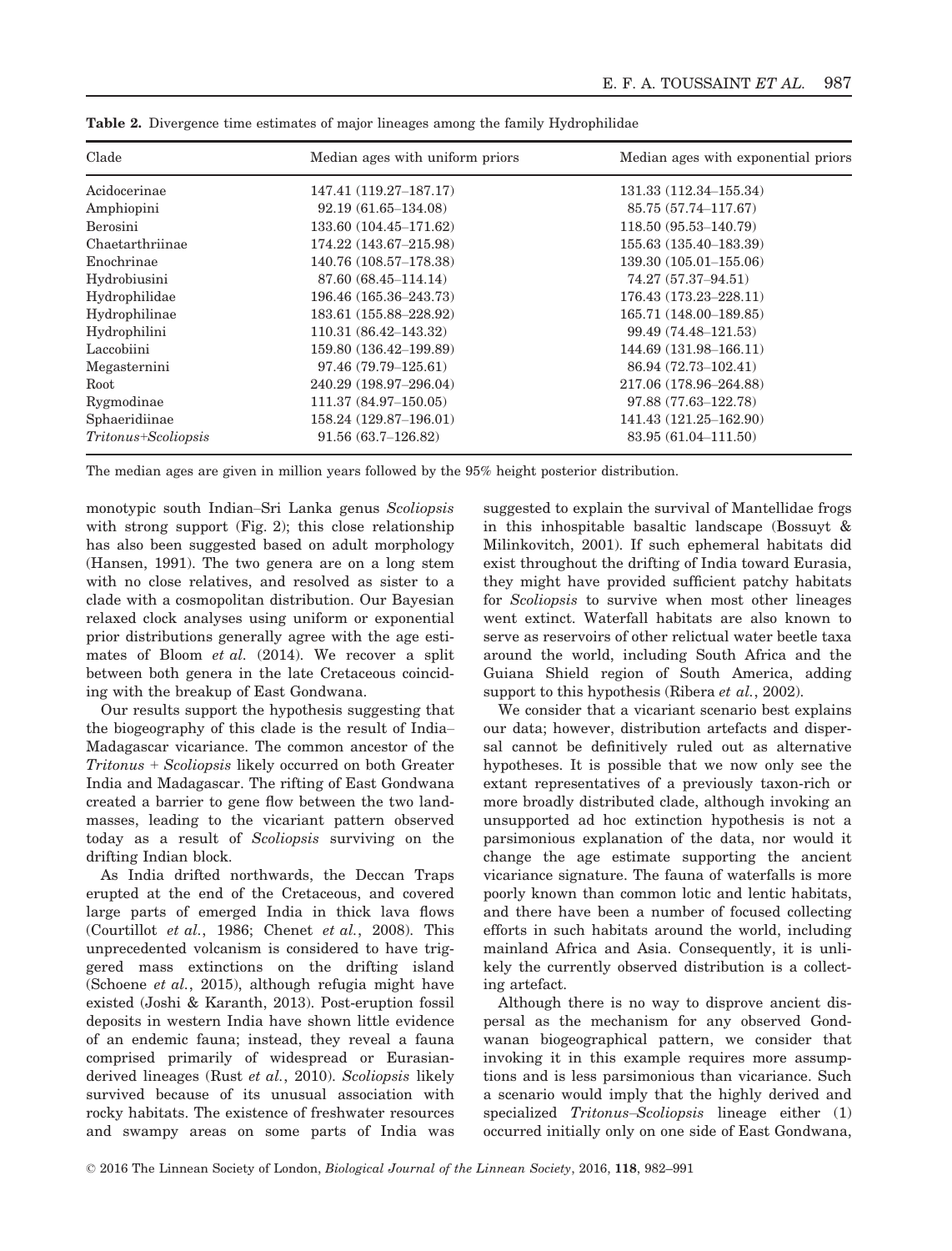and then dispersed to the other fragment soon after it rifted, or (2) that the lineage dispersed to the fragments of East Gondwana from a mainland stock.

The first scenario implies that a lineage initially unable to disperse across East Gondwana when it was a continuous landmass was subsequently able to



Figure 3. Summary of groups that have been suggested as evidence of India–Madagascar or India/Seychelles vicariance. Schematic view of divergence time credibility intervals inferred for groups candidate to an East Gondwana vicariance scenario. Coloured bars indicate 95% confidence interval of divergence age (values derived from the uniform priors are shown for Scoliopsis/Tritonus). Taxa marked by an asterisk indicate studies in which only absolute ages were provided. A hatched bar indicates the period during which India and Madagascar were rifting. Question marks indicate that the lineage also occurs outside of India and complicates the pattern of vicariance. Picture credits, from top to bottom: Andrew Short, Cherubino, Axel Strauss, Franco Andreone, Cedric Loury, Karthickbala, Nirmal Kulkarni.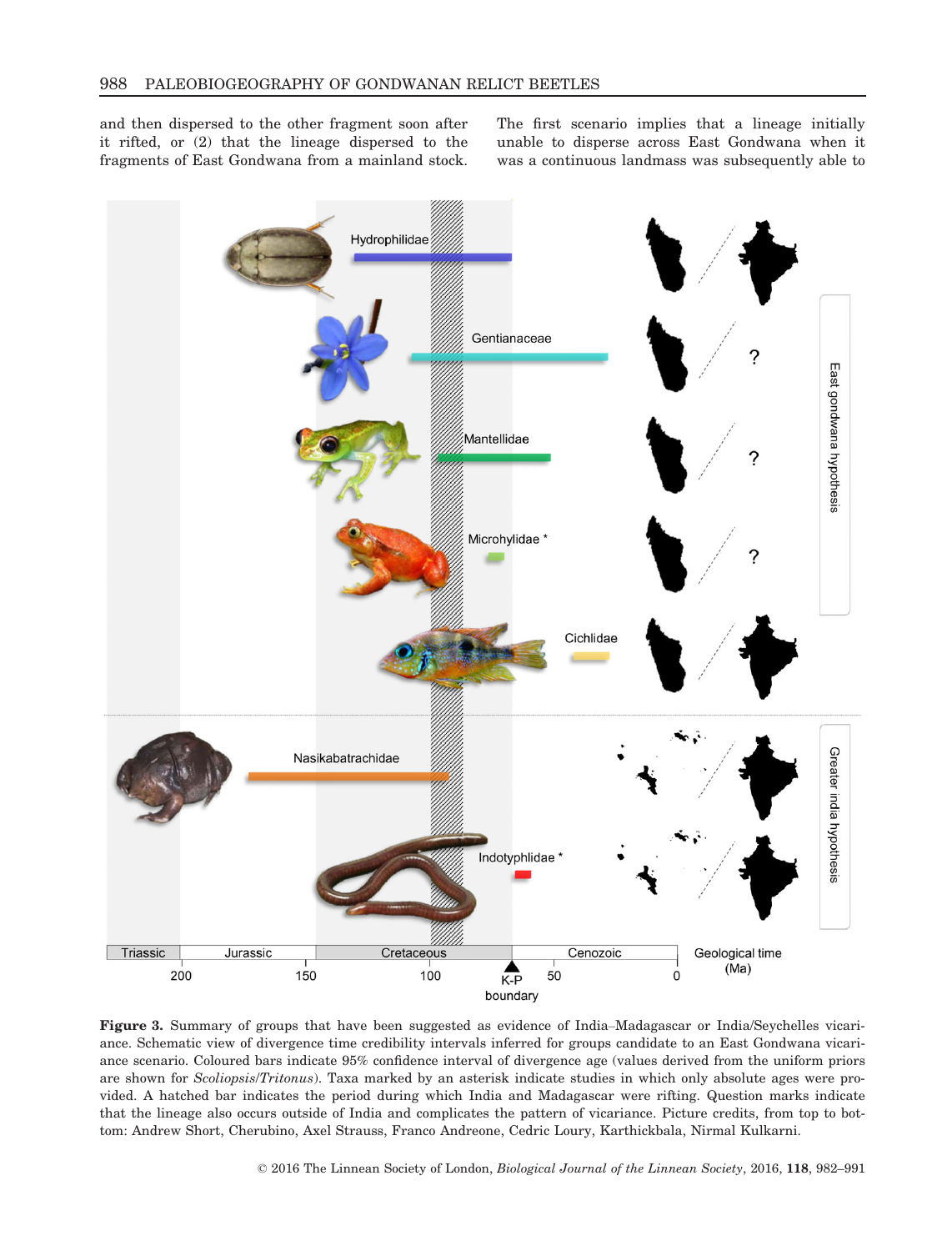disperse between its fragments after it separated. The second scenario requires at least two unidirectional dispersal events coupled with mainland extinction. We consider both these scenarios to be unlikely.

The Ninety-East Ridge (NER), a linear chain of now-submerged small islands in the middle of the Indian Ocean, has also been suggested to have served as 'stepping stones' for some taxa that show patterns of Gondwanan vicariance (Renner, 2010), particularly as a route out of Australia. However, any small exposed islands of the NER would have been thousands of kilometres to the east of East Gondwana as it rifted. Invoking the NER in biogeographical scenarios involving East Gondwana would thus have require multiple long distance dispersal events in opposite directions. This also appears unlikely because the chain initially formed in the north of the Indian Ocean with the age of those sites closest to Madagascar not forming until 43.2 Mya, and the islands would have had to possess permanent running freshwater for aquatic beetles populations to persist. Although the species of Tritonus and Scoliopsis are winged, their flight ability and dispersal dynamics are unknown.

Our findings provide one of the strongest cases of ancient Madagascar/India vicariance (Fig. 3). Mantellidae and Microhylidae frogs (Anura) were first assumed to be good candidates for such a scenario (Bossuyt & Milinkovitch, 2001; Bocxlaer et al., 2006; Bossuyt et al., 2006; van der Meijden et al., 2007). However, in both cases, the Malagasy taxa are found as sister to large clades of more broadly distributed Eurasia taxa, some of which occur in India. Additional taxon sampling in these frog families is necessary before their distribution can be unambiguously attributed to India–Madagascar vicariance. Furthermore, the dating of the split between Malagasy and Eurasian clades is to some extent incompatible with the hypothesis of ancient vicariance (Lomolino et al., 2006) and the biogeographical pattern of these two families is the result of a combination of vicariant and dispersal events (Pyron, 2014). Recently flowering plants of the genus Exacum (Gentianales, Gentianaceae) were suggested as a candidate group for India–Madagascar vicariance based on extremely wide age credibility intervals (Pirie *et al.*, 2015). In addition to the unclear dating, the presence of Arabian Peninsula species in the Indian/Sri Lanka sister group and the mode of dispersal of the seeds by the wind both cast serious doubts upon this hypothesis. Some lineages of cichlid fishes (Perciformes, Cichlidae) were long considered to be of very ancient origin and their disjunct distribution in Madagascar and India to be the result of Gondwanan vicariance. However, there is now a growing body of evidence indicating that these cichlids are of much more recent origin (Friedman et al., 2013). A few other groups exhibit a pattern of Greater India vicariance with distribution of taxa between India and Seychelles. This is the case for the recently described frog family Nasikabatrachidae (Anura) (Biju & Bossuyt, 2003) and the caecilian family Indotyphlidae (Apoda) (Kamei et al., 2012; Pyron, 2014). In both cases, age estimates and phylogenetic relationships support a vicariant origin, although the full biogeographical history of these lineages is obscured by the lack of fossils or an extant close representative in Madagascar (Fig. 3). These lineages could have dispersed from other Gondwana fragments to Greater India between the split from Madagascar and the separation of the Seychelles from India.

Our phylogenetic and dating analyses in the present study substantiate one of the first examples of ancient India–Madagascar vicariance. This result significantly broadens our understanding not only of early aquatic beetle early evolution, but also of Gondwanean biogeography.

#### ACKNOWLEDGEMENTS

Grey Gustafson is warmly thanked for providing the Tritonus specimens used in the present study. We thank Michael Balke, Christopher Beard, Gael Kergoat, Praveen Karanth, and two anonymous reviewers for providing helpful comments on earlier versions of the manuscript. This research was supported by the University of Kansas General Research Fund Award #2301754 and NSF-DEB Award #1453452, and by the Ministry of Culture of the Czech Republic (DKRVO 2016/14, National Museum, 00023272) to M. Fikacek.

#### REFERENCES

- Biju SD, Bossuyt F. 2003. New frog family from India reveals an ancient biogeographical link with the Seychelles. Nature 425: 711–714.
- Bloom DD, Fikáček M, Short AEZ. 2014. Clade age and diversification rate variation explain disparity in species richness among water scavenger beetle (Hydrophilidae) lineages. PLoS ONE 9: e98430.
- Bocxlaer IV, Roelants K, Biju SD, Nagaraju J, Bossuyt F. 2006. Late Cretaceous vicariance in Gondwanan amphibians. PLoS ONE 1: e74.
- Bossuyt F, Milinkovitch MC. 2001. Amphibians as indicators of early tertiary 'out-of-India' dispersal of vertebrates. Science 292: 93-95.
- Bossuyt F, Brown RM, Hillis DM, Cannatella DC, Milinkovitch MC. 2006. Phylogeny and biogeography of a cosmopolitan frog radiation: late Cretaceous diversification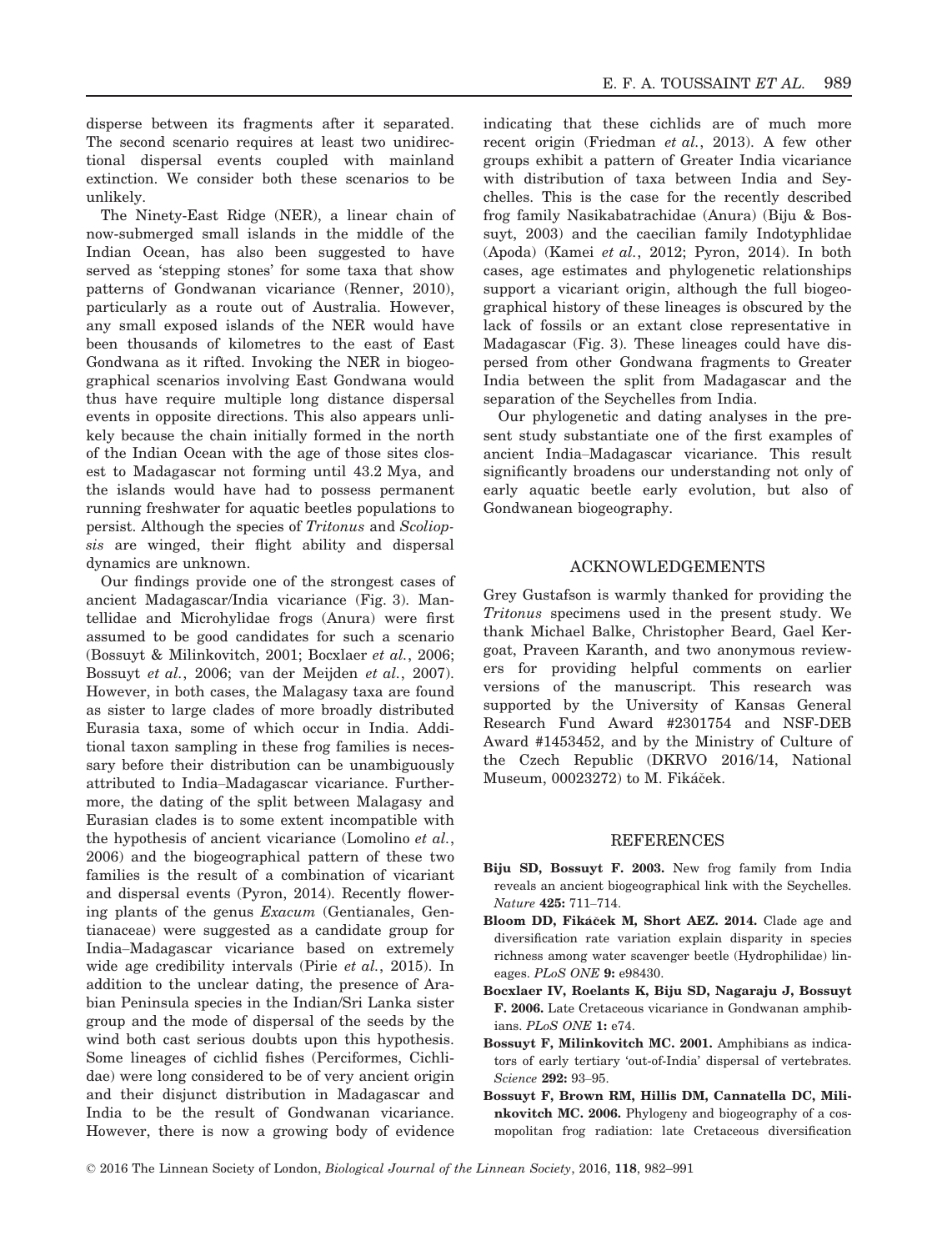resulted in continent-scale endemism in the family Ranidae. Systematic Biology 55: 579–594.

- Chenet AL, Fluteau F, Courtillot V, Gérard M, Subbarao KV. 2008. Determination of rapid Deccan eruptions across the Cretaceous–Tertiary boundary using paleomagnetic secular variation: results from a 1200-m-thick section in the Mahabaleshwar escarpment. Journal of Geophysical Research: Solid Earth 113: B04101.
- Courtillot V, Besse J, Vandamme D, Montigny R, Jaeger J-J, Cappeta H. 1986. Deccan flood basalts at the Cretaceous/Tertiary boundary? Earth and Planetary Science Letters 80: 361–374.
- Cox CB, Moore PD. 2010. Biogeography: an Ecological and Evolutionary Approach, 8th edn. Hoboken, NJ: Wiley.
- Datta-Roy A, Karanth KP. 2009. The Out-of-India hypothesis: what do molecules suggest? Journal of Biosciences 34: 687–697.
- Drummond AJ, Suchard MA, Xie D, Rambaut A. 2012. Bayesian phylogenetics with BEAUti and the BEAST 1.7. Molecular Biology and Evolution 29: 1969–1973.
- Edgar RC. 2004. MUSCLE: multiple sequence alignment with high accuracy and high throughput. Nucleic Acids Research 32: 1792–1797.
- Friedman M, Keck BP, Dornburg A, Eytan RI, Martin CH, Hulsey CD, Wainwright P, Near TJ. 2013. Molecular and fossil evidence place the origin of cichlid fishes long after Gondwanan rifting. Proceedings of the Royal Society of London B 280: 20131733.
- Gamble T, Bauer AM, Greenbaum E, Jackman TR. 2008. Evidence for Gondwanan vicariance in an ancient clade of gecko lizards. Journal of Biogeography 35: 88–104.
- Gibbons AD, Whittaker JM, Müller RD. 2013. The breakup of East Gondwana: assimilating constraints from Cretaceous ocean basins around India into a best-fit tectonic model. Journal of Geophysical Research: Solid Earth 118: 808–822.
- Hansen M. 1991. The hydrophiloid beetles. Phylogeny, classification and a revision of the genera (Coleoptera, Hydrophiloidea). Biologiske Skrifter 40: 1–367.
- Hunt T, Bergsten J, Levkanicova Z, Papadopoulou A, St John O, Wild R, Hammond PM, Ahrens D, Balke M, Caterino MS, Gomez-Zurita J, Ribera I, Barraclough TG, Bocakova M, Bocak L, Vogler AP. 2007. A comprehensive phylogeny of beetles reveals the evolutionary origins of a superradiation. Science 318: 1913–1916.
- Joshi J, Karanth P. 2013. Did southern Western Ghats of peninsular India serve as refugia for its endemic biota during the Cretaceous volcanism? Ecology and Evolution 3: 3275–3282.
- Kamei RG, San Mauro D, Gower DJ, Bocxlaer IV, Sherratt E, Thomas A, Babu S, Bossuyt F, Wilkinson M, Biju SD. 2012. Discovery of a new family of amphibians from northeast India with ancient links to Africa. Proceedings of the Royal Society of London B 279: 2396–2401.
- Kim SI, Farrell BD. 2015. Phylogeny of world stag beetles (Coleoptera: Lucanidae) reveals a Gondwanan origin of Darwin's stag beetle. Molecular Phylogenetics and Evolution 86: 35–48.
- Lanfear R, Calcott B, Ho SY, Guindon S. 2012. PartitionFinder: combined selection of partitioning schemes and substitution models for phylogenetic analyses. Molecular Biology and Evolution 29: 1695–1701.
- Lomolino MV, Riddle BR, Whittaker RJ, Brown JH. 2006. Biogeography, 3rd edn. Sunderland, MA: Sinauer Associated Inc.
- van der Meijden A, Vences M, Hoegg S, Boistel R, Channing A, Meyer A. 2007. Nuclear gene phylogeny of narrow-mouthed toads (Family: Microhylidae) and a discussion of competing hypotheses concerning their biogeographical origins. Molecular Phylogenetics and Evolution 44: 1017–1030.
- Mennes CB, Lam VKY, Rudall PJ, Lyon SP, Graham SW, Smets EF, Merckx SFT. 2015. Ancient Gondwana break-up explains the distribution of the mycoheterotrophic family Corsiaceae (Liliales). Journal of Biogeography 42: 1123–1136.
- Milner ML, Weston PH, Rossetto M, Crisp MD. 2015. Biogeography of the Gondwanan genus Lomatia (Proteaceae): vicariance at continental and intercontinental scales. Journal of Biogeography 42: 2440–2451.
- Minh BQ, Nguyen MAT, von Haeseler A. 2013. Ultrafast approximation for phylogenetic bootstrap. Molecular Biology and Evolution 30: 1188–1195.
- Nguyen LT, Schmidt HA, von Haeseler A, Minh BQ. 2015. IQ-tree: a fast and effective stochastic algorithm for estimating maximum-likelihood phylogenies. Molecular Biology and Evolution 32: 268–274.
- Pirie MD, Litsios G, Bellstedt DU, Salamin N, Kissling J. 2015. Back to Gondwanaland: can ancient vicariance explain (some) Indian Ocean disjunct plant distributions? Biology Letters 11: 20150086.
- Pyron RA. 2014. Biogeographic analysis reveals ancient continental vicariance and recent oceanic dispersal in amphibians. Systematic Biology 63: 779–797.
- Renner SS. 2010. Biogeographic insights from a short-lived Palaeocene island in the Ninetyeast Ridge. Journal of Biogeography 37: 1177–1178.
- Ribera I, Beutel RG, Balke M, Vogler AP. 2002. Discovery of Aspidytidae, a new family of aquatic Coleoptera. Proceedings of the Royal Society of London Series B, Biological Sciences 269: 2351–2356.
- Ronquist F, Teslenko M, van der Mark P, Ayres DL, Darling A, Hohna S, Larget B, Liu L, Suchard M, Huelsenbeck JP. 2012. MrBayes 3.2: efficient Bayesian phylogenetic inference and model choice across a large model space. Systematic Biology 61: 539–542.
- Rust J, Singh H, Rana RS, McCann T, Singh L, Anderson K, Sarkar N, Nascimbene PC, Stebner F, Thomas JC, Solorzano Kraemer M, Williams CJ, Engel MS, Sahni A, Grimaldi D. 2010. Biogeographic and evolutionary implications of a diverse paleobiota in amber from the early Eocene of India. Proceedings of the National Academy of Science of the United States of America 107: 18360– 18365.
- Schoene B, Samperton KM, Eddy MP, Keller G, Adatte T, Bowring SA, Khadri SFR, Gertsch B. 2015. U-Pb